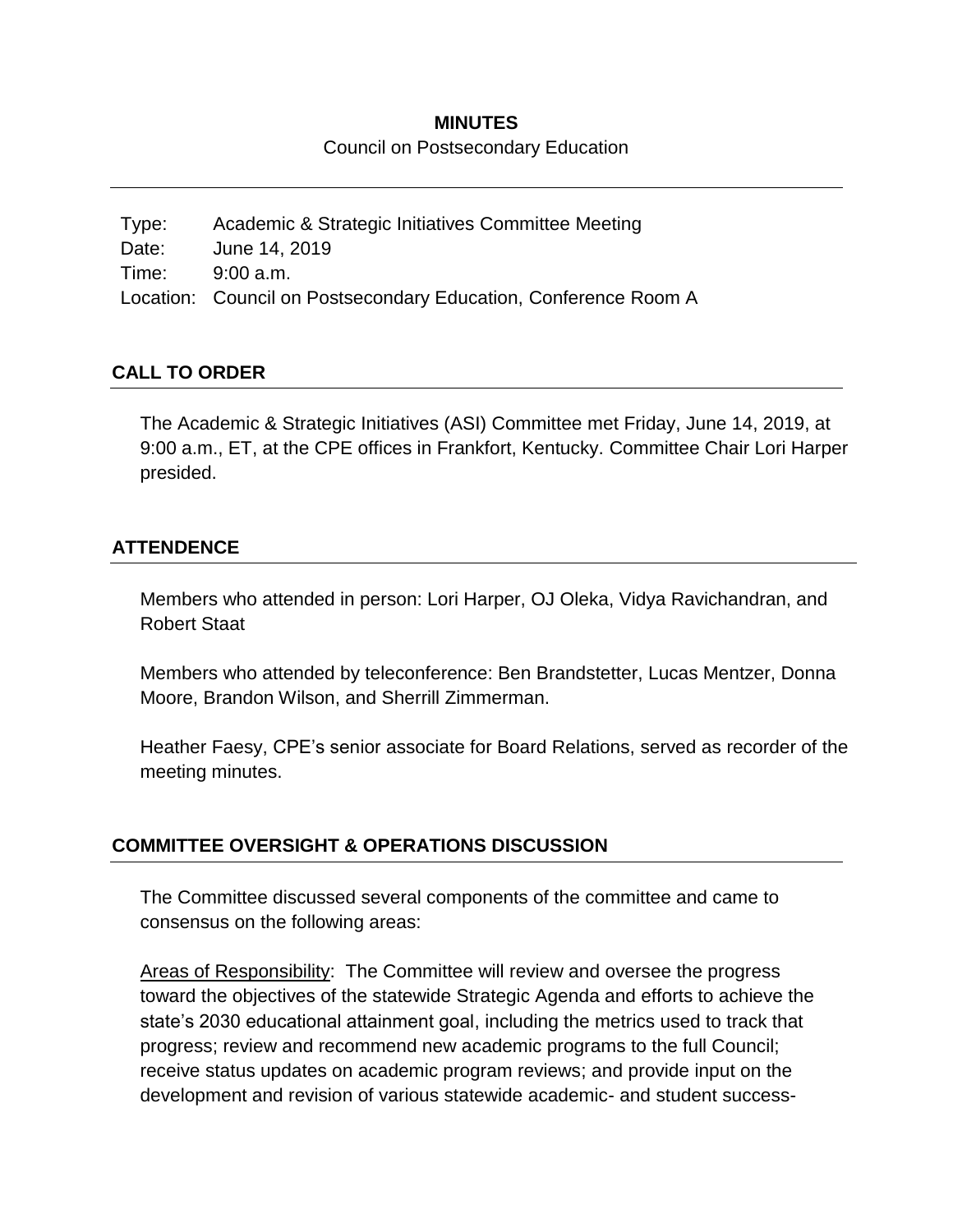related policies and initiatives. The Committee will also conduct ad hoc projects and provide oversight on special projects as assigned by the full Council.

Meeting Frequency: The Committee will meet approximately two weeks prior to each Council meeting, and each meeting should last no more than two hours. The Committee will convene for special meetings, as needed.

Committee approval and recommendation process: Unless delegated by the full Council, actions taken by the Committee shall serve as recommendations. The following process will be used:

- Action items ready for review shall go before the Committee, and campus representatives will attend to answer questions (as needed).
- The Committee will take action on the item. If passed, the motion will state the Committee recommends approval by full Council. If not approved, the Committee will ask that the staff consider removing the item for consideration, or it be presented to the full Council for discussion and vote.
- All items approved by the Committee will be presented to the full Council by the Committee chair. The Committee chair may make the motion for approval, or ask the Chair to make a motion. Either a consent motion or separate motions may also be made.

Items that were not reviewed by the Committee (due to late or emergency submission) will be formally proposed at the full Council meeting, and presented by the Council Chair and Council staff. As needed, campus representatives will attend the Council meeting to answer questions. There will be no formal recommendation by the Committee.

# **PROPOSED NEW ACADEMIC PROGRAMS FOR REVIEW & RECOMMENDATION**

Presenter: Melissa Bell, Vice President for Academic Affairs and Student Success

KRS 164.020 (15) empowers the Council on Postsecondary Education to define and approve the offering of all postsecondary education technical, associate, baccalaureate, graduate, and professional degree, certificate, or diploma programs in the public postsecondary education institutions.

The ASI Committee has been delegated the responsibility reviewing new programs and providing a formal recommendation to the full Council regarding its approval.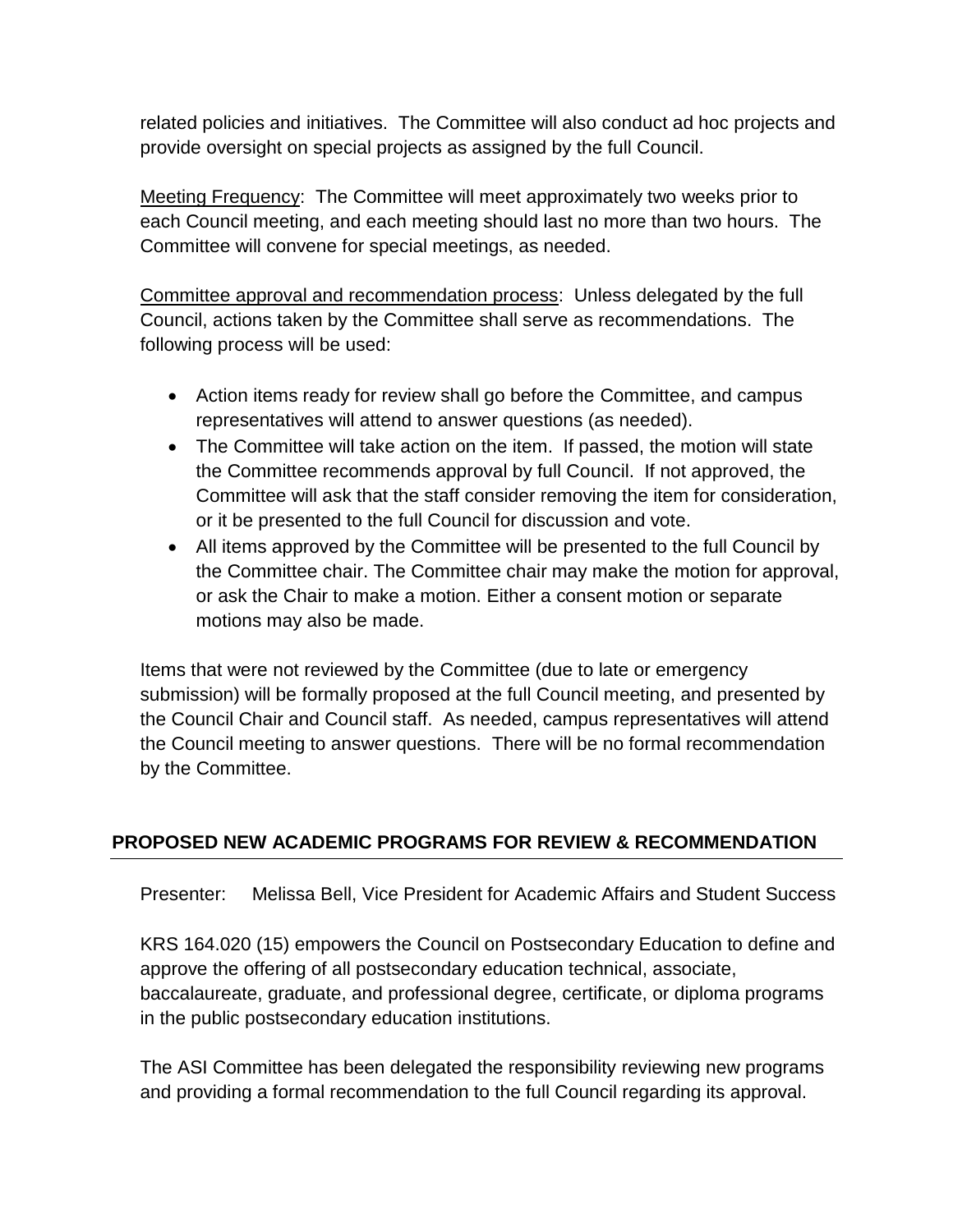# University of Kentucky

1) Bachelor of Science: Consumer Economics and Personal Finance Program Contact: Dr. Annie Weber, Asst Provost for Strategic Planning

Dr. Weber answered several questions from the Council specific to this program. Her answers were the following:

- The student demand estimates are based upon the demand at peer institution enrollment as well as current student interest.
- No additional faculty are needed.
- The financial counseling certificate program is an additional test the students may be able to sit for upon completion of the program.
- Estimated new tuition dollars do not account for current students realigning their degree path.
- The program may serve as a path toward a MBA program.

MOTION: Dr. Staat moved the Committee recommend approval of the program to the full Council for approval at its June 28, 2019 meeting. Mr. Oleka seconded the motion.

VOTE: The motion passed.

2) Bachelor of Arts: Public Policy

Program Contact: Dr. Eugenia Toma, Professor of Public Policy Dr. Ron Zimmer, Professor, and Director of the Martin School of Public Policy and Administration

The representatives answered several questions from the Council specific to this program. The answers were the following:

- Core content is multi-disciplined, including courses in science, public management, data analytics and calculous
- One additional faculty member will be needed, preferably someone with a PhD in Public Policy.

MOTION: Ms. Moore moved the Committee recommend approval of the program to the full Council for approval at its June 28, 2019 meeting. Ms. Zimmerman seconded the motion.

VOTE: The motion passed.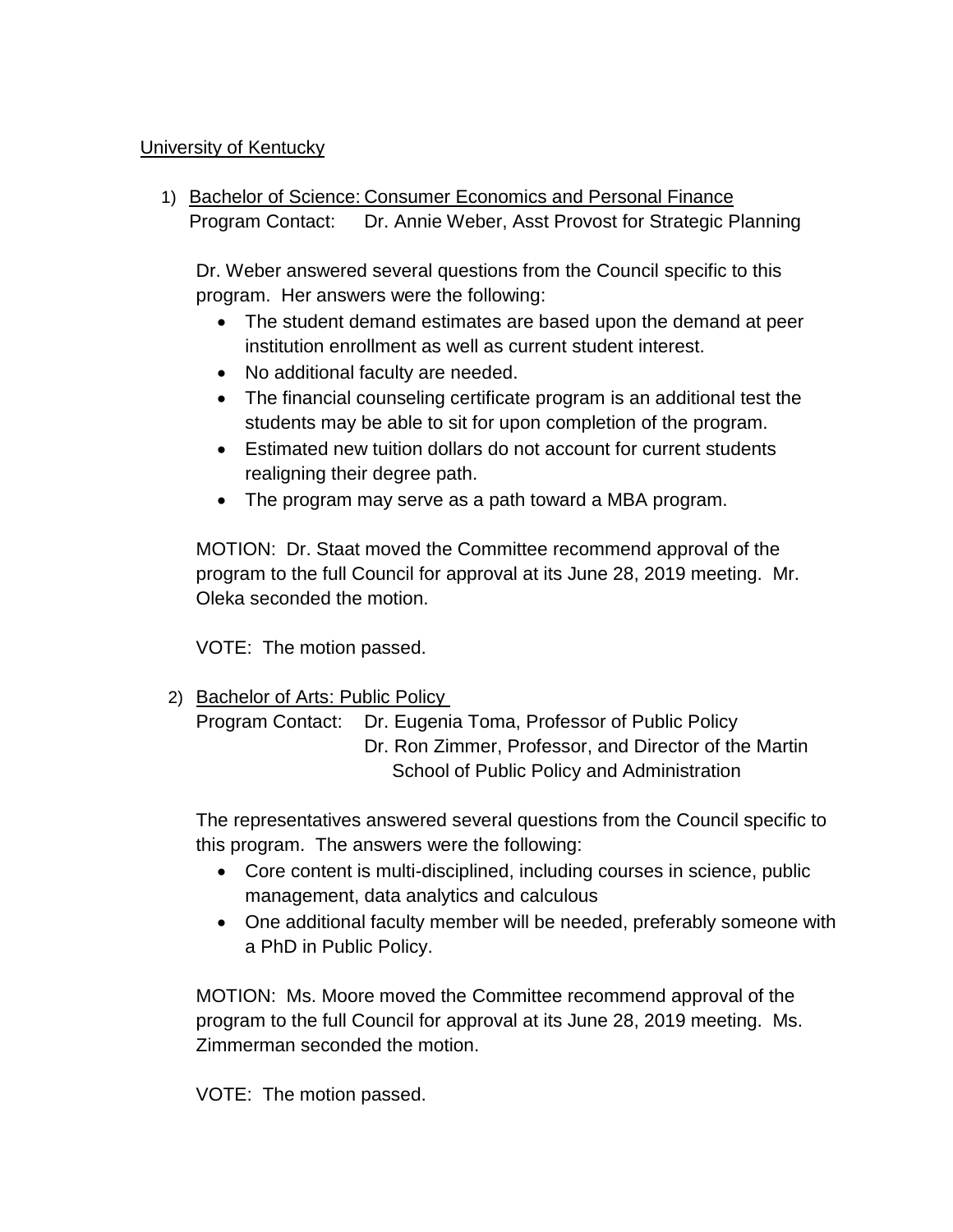# 3) Master of Science: Data Science

Program Contact: Dr. Miroslaw Truszcynski, Professor

The representative answered several questions from the Council specific to this program. The answers were the following:

- The projection of student demand was based upon the goal of starting a program without additional faculty and resources. As the program grows, they will add resources and faculty to meet student demand.
- The Department of Mathematics is not one of the three sponsoring units for the program, but math faculty have reviewed the program, are supportive of it and agree to accept its students in its math courses.
- The thesis option is not currently available due to the desire to make the degree more hands-on and focused on practical skills and experience.
- Internships and cooperative experiences are not currently built into the program.

MOTION: Mr. Mentzer moved the Committee recommend approval of the program to the full Council for approval at its June 28, 2019 meeting. Ms. Ravichandran seconded the motion.

VOTE: The motion passed.

# Murray State University

4) Bachelor of Arts: Human Services

Program Contact: Dr. Mark Arant, Provost Dr. Robert Pervine, Associate Provost

Dr. Susana Bloomdahl, Department Chair

The representative answered several questions from the Council specific to this program. The answers were the following:

- Because the program is being marketed heavily to students with some college credit and the online discount offered, the tuition being charged for attendance should not impede enrollment despite the employer demand and estimated salaries
- The degree is in the College of Education and Human Services.
- While the degree is completely online, there are practicums and field experiences embedded in the program that offer in-person interactions.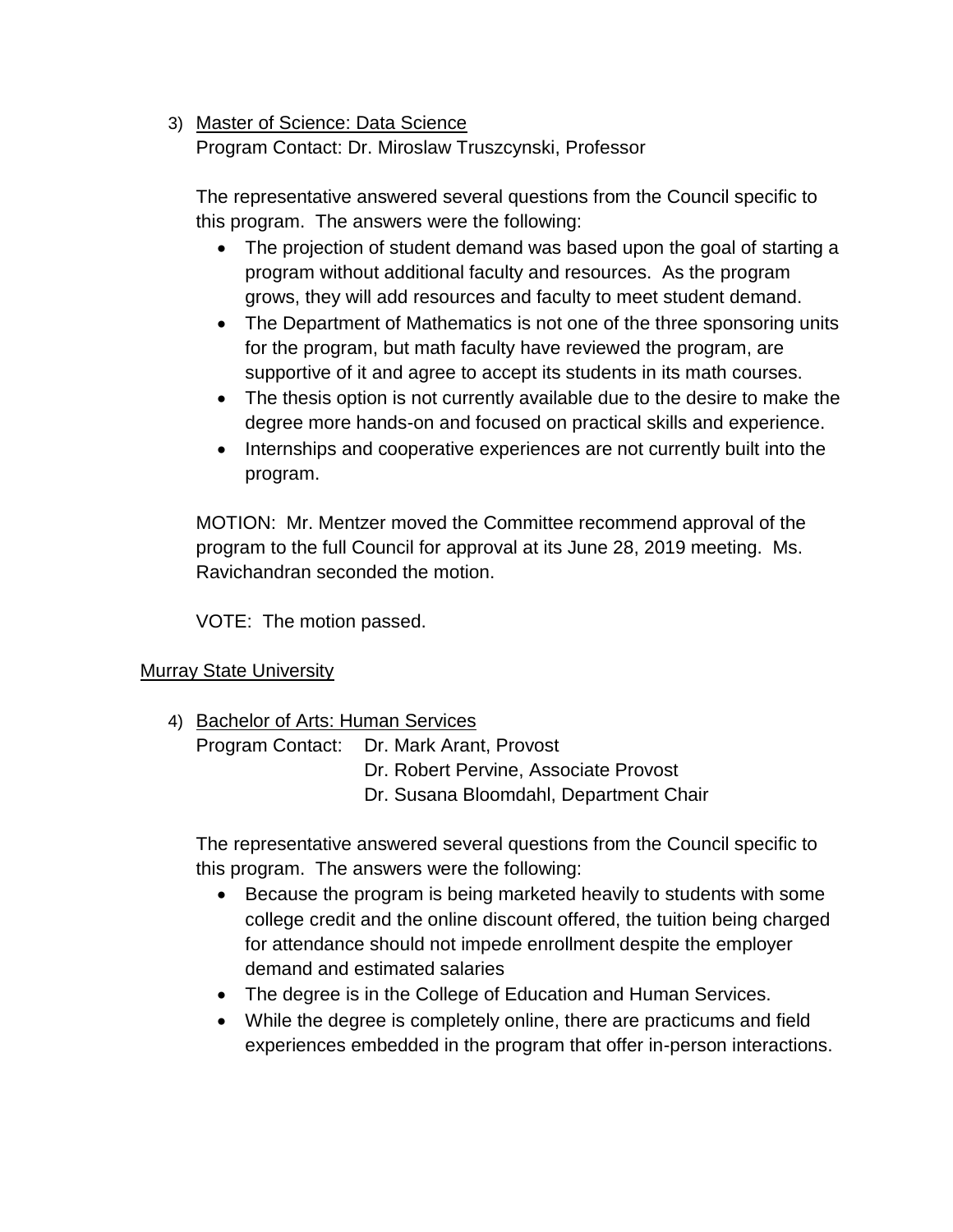MOTION: Dr. Staat moved the Committee recommend approval of the program to the full Council for approval at its June 28, 2019 meeting. Mr. Oleka seconded the motion.

VOTE: The motion passed.

5) Bachelor of Arts: Culture and Language Studies Program Contact: Dr. Mark Arant, Provost Dr. Robert Pervine, Associate Provost

The representative answered several questions from the Council specific to this program. The answers were the following:

- The program is specific to the languages of French, German and Chinese. The languages of Spanish and Japanese are included in other programs.
- This program will consolidate three separate language programs into one program, and the former programs will close.
- With this program, each student will choose one of the three language tracks.
- While this program can be a stand-alone for graduates, it can also serve as a second major and enhancement to other majors and degree fields. The employer demand table reflects potential jobs for either scenario.

MOTION: Ms. Ravichandran moved the Committee recommend approval of the program to the full Council for approval at its June 28, 2019 meeting. Ms. Zimmerman seconded the motion.

VOTE: The motion passed.

# Northern Kentucky University

6) Bachelor of Arts: Japanese Program Contact: Dr. Caryn Connelly, Associate Professor

The representative answered several questions from the Council specific to this program. The answers were the following:

• The program is listed as 121 credit hours due to a 4-credit hour science lab course. The NKU graduation requirement is 120 credit hours.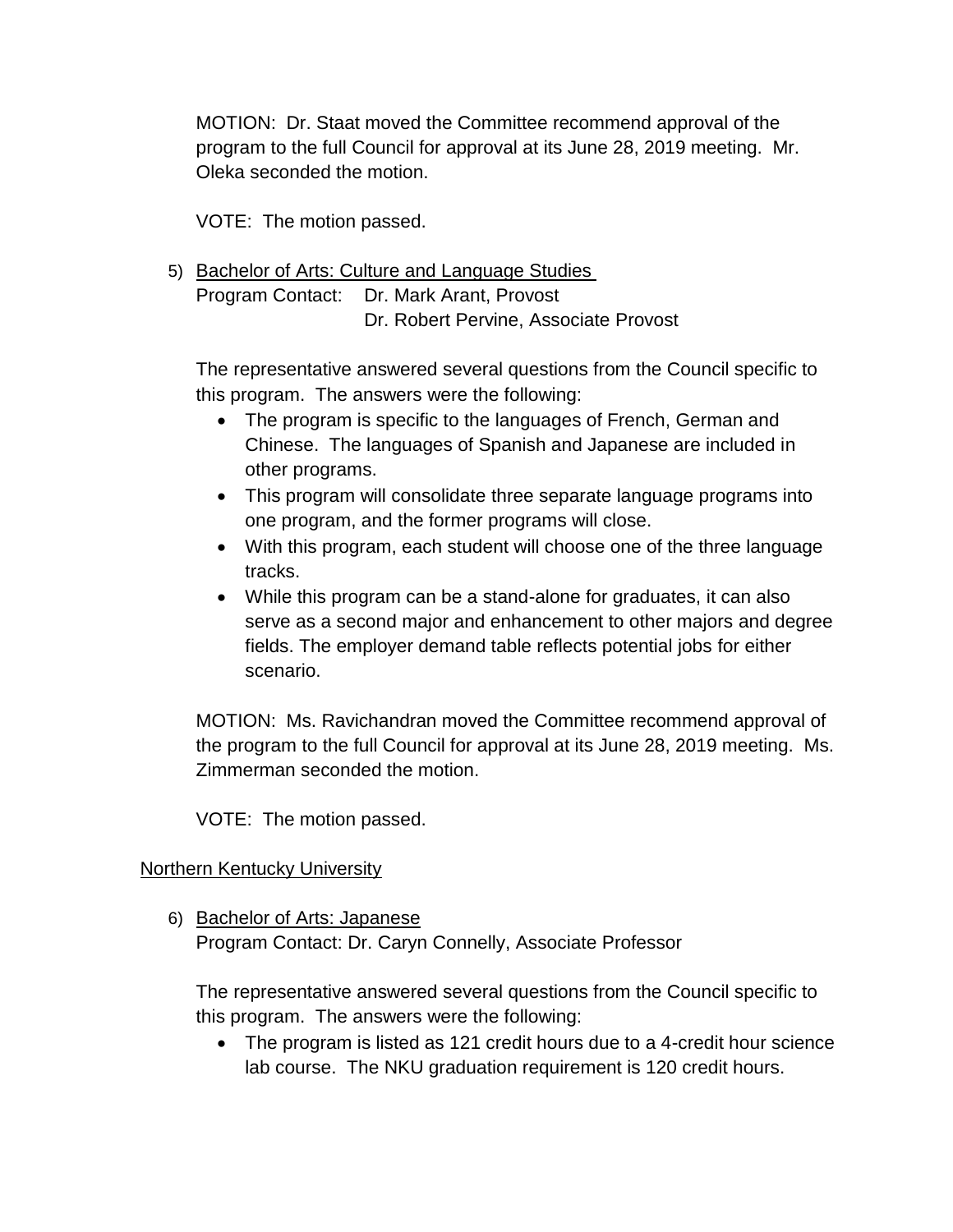The faculty teaching the course include two adjunct professors and one lecturer. NKU will search for an additional tenure-track professor.

MOTION: Mr. Oleka moved the Committee recommend approval of the program to the full Council for approval at its June 28, 2019 meeting, pending NKU adjusting the program requirement to 120 credit hours. Dr. Staat seconded the motion.

VOTE: The motion passed.

Following the approval of the six programs, the Committee asked that future proposals included in the agenda materials include the additional information such as the curriculum that will be offered and the types of faculty that will teach the courses. The Committee also asked to know the programs that were initialized for approval but didn't make it through the beginning phases and brought before the Council. Finally, the Committee asked that they review programs several years after their approval and compare the projected revenues and expenses with the actual figures.

# **MIDTERM REVIEW OF 2016-21 STATEWIDE STRATEGIC AGENDA**

Presenters: Lee Nimocks, Chief of Staff and Vice President David Mahan, Associate Vice President for Data and Research

In 2016, the Council adopted the statewide strategic agenda, "Stronger by Degrees: A Plan to Create a More Educated and Prosperous Kentucky." The current agenda was adopted by the Council in June 2016 and will run through June 2021.

At the time of adoption, the Council advised staff that a mid-term review in 2019 would be required to adjust the agenda's objectives, strategies and metrics as necessary. In the spring of 2019, the Strategic Agenda Mid-Term Review Committee was formed and comprised of CPE staff, a representative from all the public universities, KCTCS, and the CPE chair. The group met several times to review the agenda and accompanying performance indicators, and made the following recommendations:

• Remove Objective 4, which states to "Improve the education and skill levels of Kentucky Adult Education students to prepare them for careers and/or postsecondary education." The removal suggestion is due to the